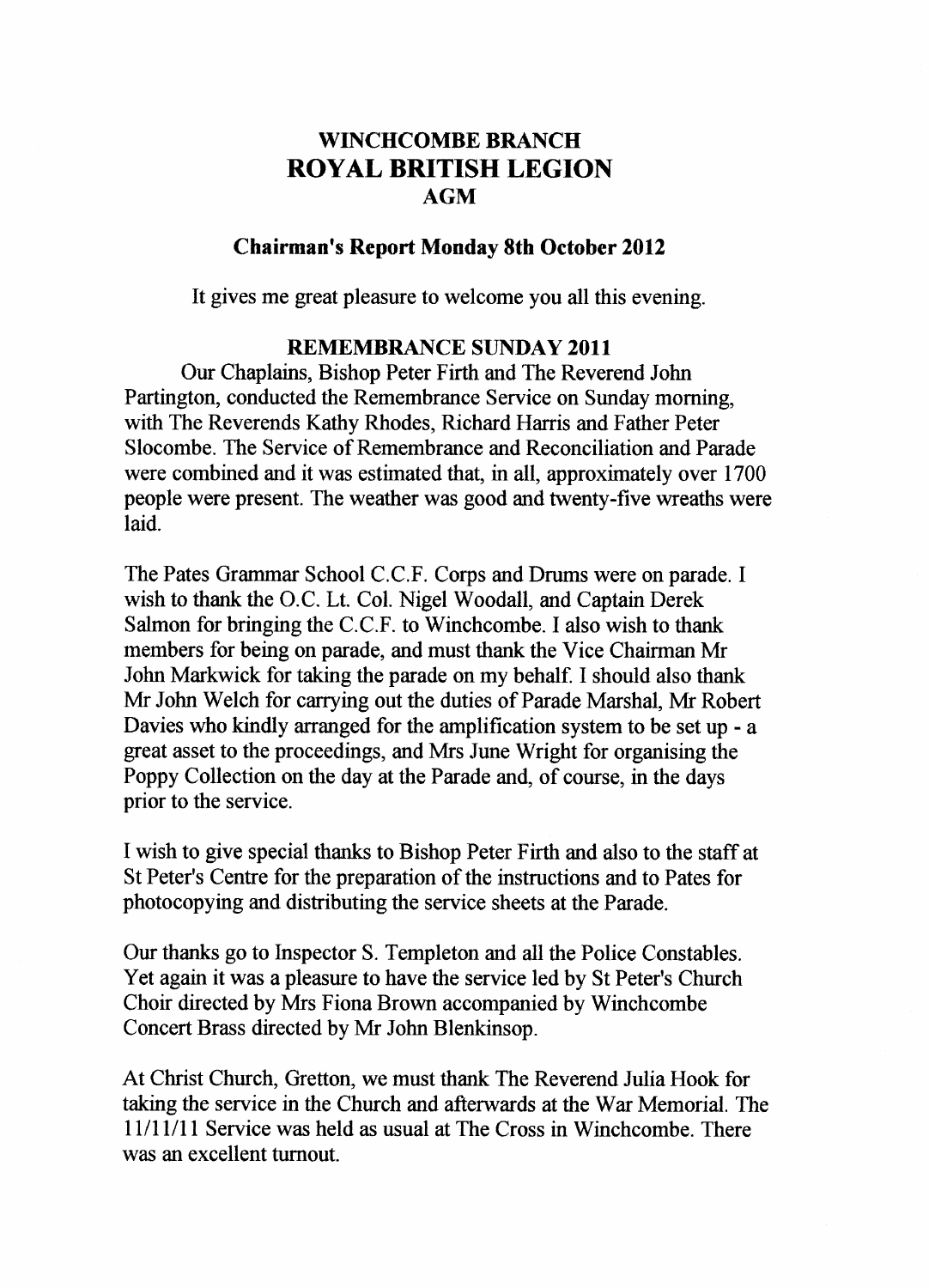# **POPPY APPEAL**

For the Remembrance Service Poppy Appeal on 13/11/11 we raised £598.48 from the sale of poppies, for the year

In 2010/11. the total raised was £9,478.55. Seven years we ago raised £3,900, so the figure has increased tremendously, probably due to the wars in Iraq and Afghanistan. For the 90th Anniversary Poppy Appeal we have raised £6,511.86. The total is £15,990.41. We know that there are collections going on throughout the country for "Help for Heroes" which could reduce the total amount raised for this year's Poppy Appeal; however the Poppy Appeal continues to provide all the facilities and support of the seven rehabilitation homes which have been purchased by the "Help for Heroes" Fund. The Royal British Legion has pledged this support for ten years.

A concert was arranged by volunteers for "Help for Heroes" in the summer at Abbey Old House.

A Christmas Carol Evening was arranged by Mr Duncan Westerman which raised £1,401.30 for the 90th Anniversary of the Royal British Legion at the home of Squadron Leader Richard and Mrs Jean Lane. We thank them for all the arrangements, including food.

A Lent Lunch was held in the Guide Hall, actually on Gold Cup Day, never the less we made £341.

The Poppy Appeal Concert in October, arranged by Mrs June Wright and Mr Duncan Westerman, Director of the Cheltenham Philharmonic Orchestra, with the soloist Sue Black, was very well attended. As usual it was held at Winchcombe School. We must thank all those who organised the event, which raised £2,340.50.

It was to be our Poppy Organiser's last event, as she unexpectedly died three months later.

For this year's concert we are again having the Cheltenham Philharmonic Orchestra, with Sue Black, and the event will be in the form of a Tribute to Mrs June Wright.

Vehicles from the Defence Storage and Distribution Centre Ashchurch, and privately owned military vehicles were on display in the Abbey Terrace two days before Remembrance Sunday. We hope to have the same this year.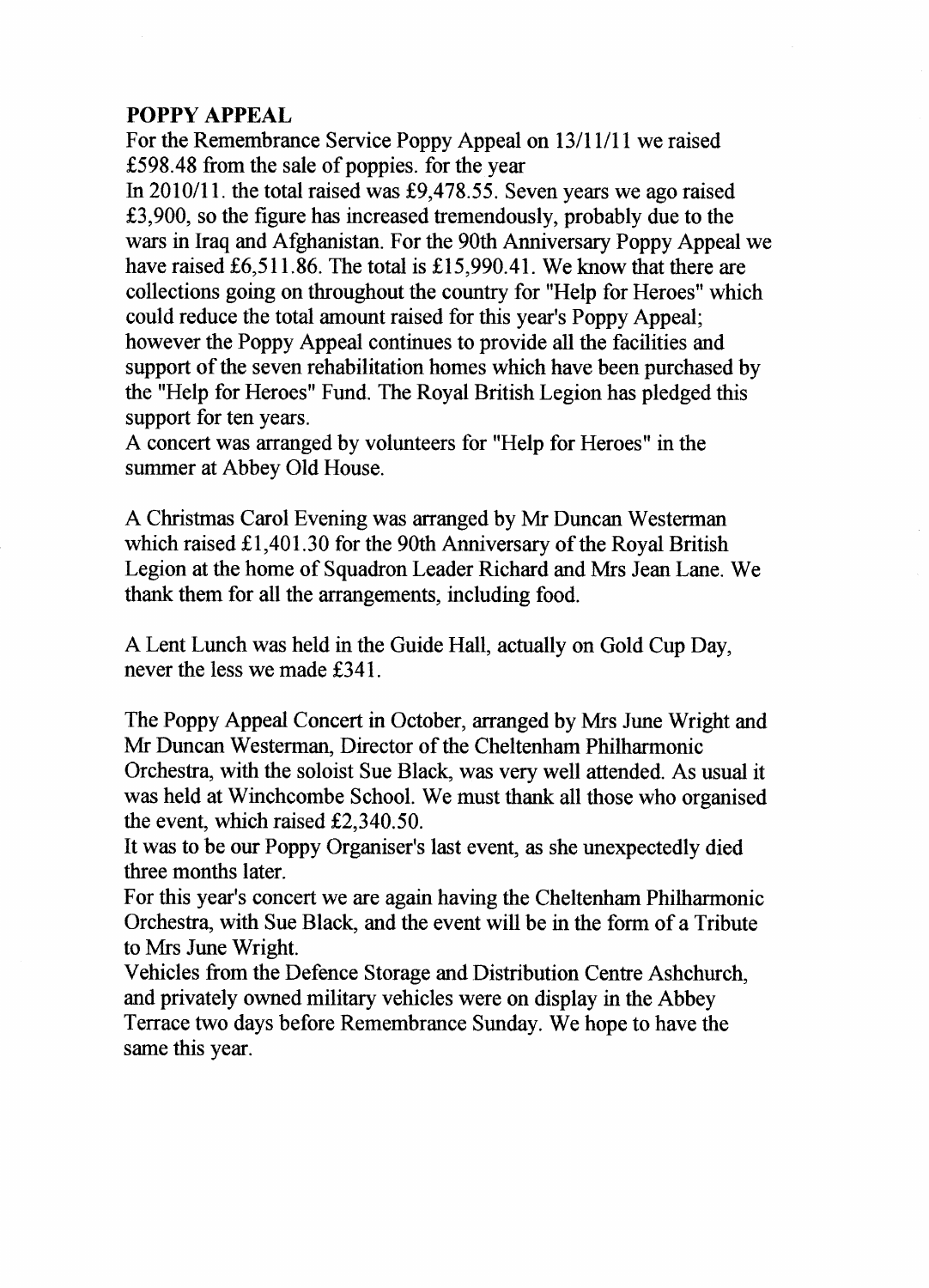# **MEMBERSHIP**

Currently we have 58 members. Sadly we have had two deaths:

|    | <b>June Wright</b> | Poppy Appeal Organiser for 8 years.            |
|----|--------------------|------------------------------------------------|
| 2. | Joyce Ford         | Her predecessor for 40 years, and<br>Secretary |

Captain Shane O'Neil, the Membership Secretary, will be giving a more detailed report and I wish to thank him for his work. There are 41 members paying by Direct Debit, and 17 by cash.

#### **MOBILITY SCHEME**

There are currently no battery cars in Winchcombe. As far as we are aware, all the MPV's we see in the area are privately owned.

#### **SERVICE COMMITTEE**

The Chairman, Mr Edward Lawson-Kimberley, will present the details in his report. I wish to thank Mr John Markwick very much for Chairing the Committee for twelve years and for attending Welfare cases which he and I used to do together. Mr Markwick has now "hung his boots up". I am delighted to welcome Mr Edward Lawson-Kimberley who has attended an R.B.L. two-day course on Case Workers' on welfare. I have also attended an updating course which we are required to do every two years in order to qualify as an active Welfare Officer. We have only had one case this year.

#### **CHAPLAINS**

We are grateful to Bishop Peter Firth and The Reverend John Partington, and for a while Reverend Steve Ward, for acting as chaplains.

#### **TREASURER**

I wish to thank, on your behalf, Mr Michael Paish for all his hard work throughout the year in maintaining our accounts.

#### **SECRETARY**

I would like to thank Mr John Welch for all the time he has given to dealing with our correspondence throughout the year. He is willing to continue as Secretary. John also acts as Parade Marshal on Remembrance Sunday, for which we are grateful. I would also like to thank him for arranging our visit in May to the National Memorial Arboretum in Staffordshire, which was an excellent visit and most thought-provoking.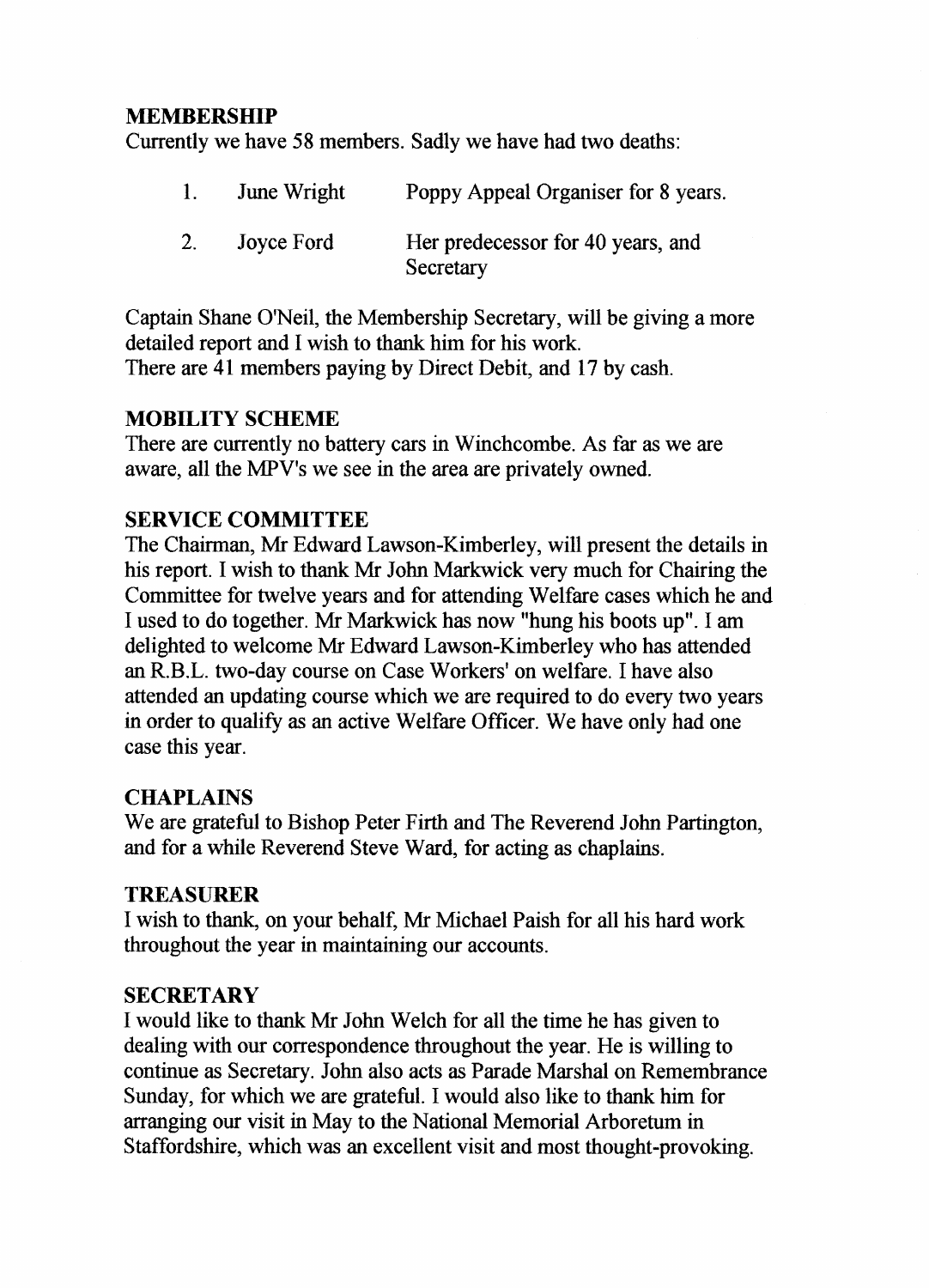At the beginning of August, Lady Ashcombe very kindly invited members, and the Gardening Club, to visit the gardens and part of Sudeley Castle. It was a most enjoyable occasion.

# **FUND RAISING**

Squadron Leader Richard Lane must be thanked for his efforts to raise funds for the Branch. He has kindly arranged for the printing of the Poppy Appeal Concert tickets and posters. He is obtaining prizes and organising the raffle for the concert together with Mr John and Mrs Sheila Markwick. I also wish to thank John and Sheila Markwick for running the raffle at the concert last October.

#### **STANDARD BEARER**

Our thanks go to Mr Maurice Fletcher for all his help. He attended the County Rededication Service at the Cathedral, as well as going to the Cheltenham Town Hall Remembrance Service. Miss Sarah Wills, who is a Police Officer, is currently undergoing training to become a fully fledged Standard Bearer ; she will be taking part at this year's Branch Concert. I thank them both for their work.

## **SMALL BRANCH EFFICIENCY AWARD**

We unfortunately did not win but were very close to the winners for the Efficiency Award last year.

#### **FINALLY**

The Welfare Chairman attended a two-day Care Welfare Course and a Branch Management Course. The Chairman attended a one-day Upgrading Welfare Course.

The Chairman also attended a County R.B.L. all-day Seminar. Our new P.A.O. (Poppy Area Organiser), Mrs Amanda Clements-Hunt attended the County Poppy Conference.

For the record, the Chairman, Secretary and Welfare Chairman attended the County Conference in January 2012.

A Pathway in Growth is taking place and there are many changes to be made with the Regional structure of The Royal British Legion. There are to be just 3 Regions administering 16 Areas. Our new Area is to be known as the South West Midlands, and comprises the counties of Worcestershire, Herefordshire, Gloucestershire and the City of Bristol. We form a part of the new Midlands Region. Within the Regional structure, the intention is to set up the actual Area Offices in the larger cities such as Bristol for us, but this is still under discussion. The Area